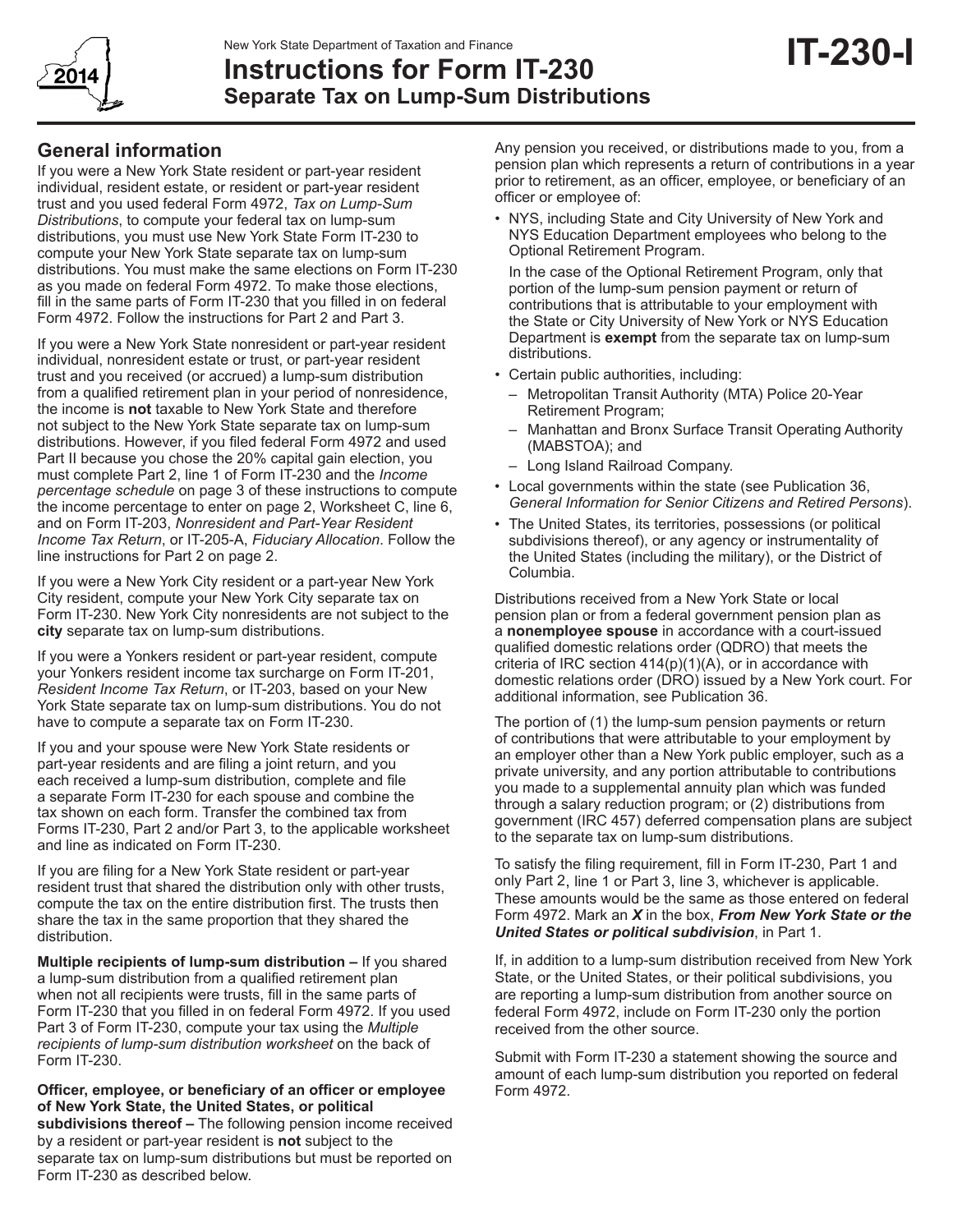## **Line instructions**

See the instructions for your tax return for the *Privacy notification* or if you need help contacting the Tax Department.

### **Part 1**

All filers must answer the question in Part 1.

If you answered *No*, do not complete the rest of Form IT-230.

If you answered *Yes*, complete Form IT-230, using federal Form 4972 and the Part 2 and Part 3 instructions. Submit Form IT-230 and a copy of federal Form 4972 with Form IT-201, IT-203, or IT-205.

### **Part 2**

**Full-year resident:** If you used federal Form 4972, Part II, enter on Form IT-230, Part 2, line 1, the total capital gain part from federal Form 4972, Part II, line 6. Compute, and enter on line 2, the tax on the line 1 amount. Complete Worksheets A and B below, as applicable. (For filing status 2), *Married filing joint return*, compute one worksheet jointly.)



### **Worksheet B Full-year New York City residents 1** New York City tax on capital gain  $\Box$

| $11011.10111.0117.011.0001101.00111.00111.00111.00111.00111.00111.00111.00111.00111.00111.00111.00111.00111.00111.00111.00111.00111.00111.00111.00111.00111.00111.00111.00111.00111.00111.00111.00111.00111.00111.00111.00111$<br>portion of lump-sum distribution |   |  |
|--------------------------------------------------------------------------------------------------------------------------------------------------------------------------------------------------------------------------------------------------------------------|---|--|
| (from Form IT-230, Part 2, line 2,                                                                                                                                                                                                                                 |   |  |
| New York City column)                                                                                                                                                                                                                                              |   |  |
| 2 Enter amount from Form IT-201,                                                                                                                                                                                                                                   |   |  |
|                                                                                                                                                                                                                                                                    | 2 |  |
| 3 Enter amount from Form IT-201,                                                                                                                                                                                                                                   |   |  |
|                                                                                                                                                                                                                                                                    | 3 |  |
| 4 Subtract line 3 from line 2 (if line 3                                                                                                                                                                                                                           |   |  |
| is more than line 2, leave blank)                                                                                                                                                                                                                                  | 4 |  |
| 5 Subtract line 4 from line 1. Enter                                                                                                                                                                                                                               |   |  |
| here and on Form IT-201-ATT.                                                                                                                                                                                                                                       |   |  |
| line 33                                                                                                                                                                                                                                                            |   |  |

**Part-year resident:** Complete the *Income percentage schedule* on page 3 of these instructions. If you received (or accrued) a lump-sum distribution in your **period of residence** and you used federal Form 4972, Part II, enter on Form IT-230, Part 2, line 1, the total capital gain part from federal Form 4972, Part II, line 6. Compute, and enter on line 2, the tax on the line 1 amount. Complete Worksheets C and D below, as applicable. (For filing status 2, Married *filing joint return,* compute one worksheet jointly. If separate Forms IT-360.1, *Change of City Resident Status,* are being filed and you and your spouse each received a lump-sum distribution, complete and file a separate Form IT‑230 and a separate Worksheet D for each spouse.)

If you received (or accrued) a lump-sum distribution in your **period of nonresidence** and you used federal Form 4972, Part II, because you chose the 20% capital gain election, you must complete Form IT-230, Part 2, line 1 only (do not compute a tax at line 2), and the *Income percentage schedule* on page 3 of these instructions.

#### **Worksheet C Part-year New York State residents**

| <b>Fail-year New TOIR State residents</b>                                                                                                                                                                          |   |  |  |  |  |  |  |
|--------------------------------------------------------------------------------------------------------------------------------------------------------------------------------------------------------------------|---|--|--|--|--|--|--|
| 1 New York State tax on capital gain<br>portion of lump-sum distribution<br>(from Form IT-230, Part 2, line 2,<br>New York State column)                                                                           | 1 |  |  |  |  |  |  |
| <b>2</b> Enter amount from Form IT-203,                                                                                                                                                                            | 2 |  |  |  |  |  |  |
| 3 Enter amount from Form IT-203,                                                                                                                                                                                   | 3 |  |  |  |  |  |  |
| 4 Subtract line 3 from line 2 (if line 3<br>is more than line 2, leave blank)                                                                                                                                      | 4 |  |  |  |  |  |  |
| 5 Subtract line 4 from                                                                                                                                                                                             | 5 |  |  |  |  |  |  |
| 6 Enter Income percentage decimal<br>(from Income percentage schedule,<br>line 5, on page 3 of these<br>7 Multiply the amount on line 5 by the<br>decimal on line 6. Enter here and<br>on Form IT-203-ATT, line 18 | 6 |  |  |  |  |  |  |

### **Worksheet D Part-year New York City residents 1** New York City tax on capital gain portion of lump-sum distribution *(from Form IT‑230, Part 2, line 2,*

 **New York City** *column)* ....................... **1 2** Enter amount from Form IT-360.1, line 49 .............................................. **2 3** Enter amount from Form IT-360.1, line 48 .............................................. **3 4** Subtract line 3 from line 2 *(if line 3 is more than line 2, leave blank)* ........... **4 5** Subtract line 4 from line 1. **Enter here and on Form IT-360.1, line 52 5**

**Nonresident –** If you filed federal Form 4972 and used Part II because you chose the 20% capital gain election, you must complete Form IT-230, Part 2, line 1 only (do not compute a tax at line 2) and the *Income percentage schedule* on page 3 of these instructions to compute the income percentage to enter on Form IT-203, line 45, or Form IT-205-A, Schedule 1, line 12.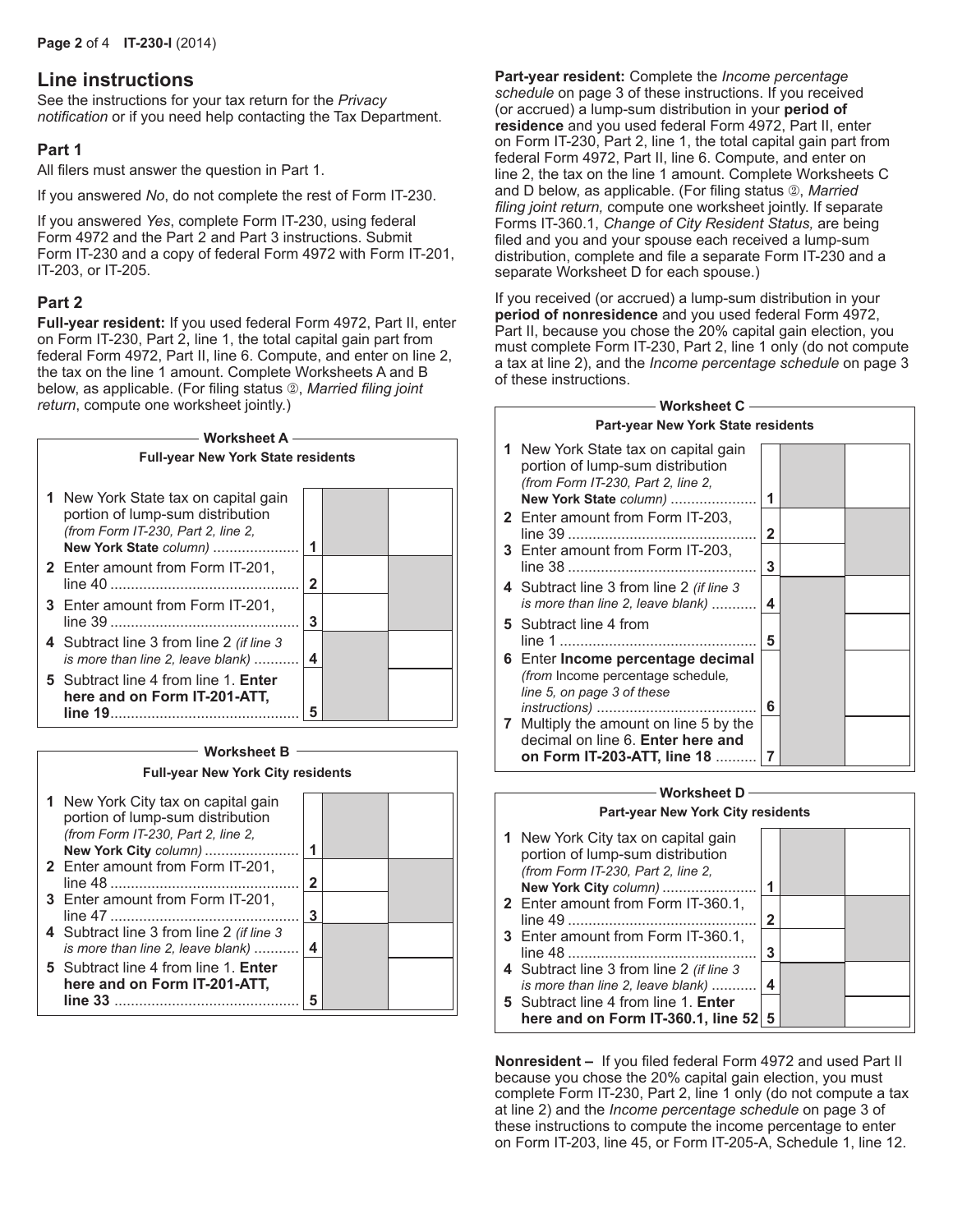**Nonresident and part-year resident income percentage**

All New York State nonresidents and part-year residents, or New York State nonresident estates or trusts and part-year resident trusts who used Form IT-230, Part 2, must complete lines 1 through 5 of the schedule below to compute the income percentage to enter on Worksheet C, line 6 (on page 2 of these instructions) and on Form IT-203, line 45, or on Form IT-205-A, Schedule 1, line 12.

To compute your income percentage, divide the amount from line 4 in the *New York State amount* column by the amount from line 4 in the *Federal amount* column. Round to the fourth decimal place. If the amount from line 4 in the *New York State amount* column is more than the amount from line 4 in the *Federal amount* column, the income percentage will be more than 100%.

#### **Income percentage schedule**

|    |                                                                                                                                                                                                                                                                                                                                                                                                                                       |   | Federal<br>amount | <b>New York State</b><br>amount |
|----|---------------------------------------------------------------------------------------------------------------------------------------------------------------------------------------------------------------------------------------------------------------------------------------------------------------------------------------------------------------------------------------------------------------------------------------|---|-------------------|---------------------------------|
| 1. | Enter in the Federal<br>amount column the amount<br>from Form IT-203, line 31,<br><i>Federal amount column.</i><br>or from Form IT-205-A-I.<br>page 2, NYAGI worksheet,<br>line 5. Enter in the<br><b>New York State amount</b><br>column the amount from<br>Form IT-203, line 31,<br><b>New York State amount</b><br>column, or the amount from<br>Form IT-205-A-I, page 3,<br><b>New York State income</b><br>percentage worksheet, | 1 |                   |                                 |
|    | 2 Enter in the Federal<br>amount column the amount<br>from Form IT-230, Part 2,<br>line 1. (This should be the<br>same amount as shown on<br>federal Form 4972, Part II,                                                                                                                                                                                                                                                              | 2 |                   |                                 |
|    | 3 New York State amount<br>column* (see footnote<br>below)                                                                                                                                                                                                                                                                                                                                                                            | 3 |                   |                                 |
|    | 4 Add lines 1, 2, and 3 and<br>enter result here                                                                                                                                                                                                                                                                                                                                                                                      | 4 |                   |                                 |
| 5  | Income percentage:<br>Divide line 4, NYS amount<br>column by line 4, Federal<br>amount column. Round to<br>the fourth decimal place<br>(see instructions above).<br>NYS amount, line 4<br>Fed. amount. line 4                                                                                                                                                                                                                         | 5 |                   |                                 |

**\*** *New York State amount* **column – Part-year resident** Enter that part of the line 2 amount (federal capital gain part of the lump-sum distribution) that you received (or accrued) in your period of residence. For more information, see *Special accruals for part-year residents* in Form IT-203-I, *Instructions for Form IT-203*.

New York State nonresidents and part-year residents transfer the line 5 amount to Form IT-203, line 45. Part-year residents must also transfer the line 5 amount to Worksheet C, line 6 (on page 2 of these instructions). New York State nonresident estates or trusts and part-year resident trusts transfer the line 5 amount to Form IT-205-A, Schedule 1, line 12. Write *IPS* in the box to the left of the entry boxes at line 45 on Form IT-203; or in the blank area to the left of line 12 on Form IT-205-A, Schedule 1.

### **Part 3**

**Line 3 – Nonresident: Do not enter any amount on line 3**. This income is not taxable to a nonresident. Section 114 of Title 4 of the U.S. Code creates a limitation on state income taxation of certain pension income. The law is effective for pension income received in 1996 or thereafter and prohibits states from taxing certain retirement income of a nonresident including lump-sum distributions from a qualified retirement plan.

**Lines 3 through 14 – Part-year resident:** If you used federal Form 4972, Part III, and you moved into or out of New York State, you are subject to the New York State separate tax on the ordinary income portion of a lump-sum distribution you received (or accrued) in your period of residence (from federal Form 4972, Part III, line 8). If you were a part-year resident who received or accrued a lump-sum distribution from a qualified retirement plan in your nonresident period, the income is not taxable. See *Line 3 – Nonresident* above.

**Line 4 –** The *death benefit exclusion* allowed on federal Form 4972 for a beneficiary of a plan participant who died before August 21, 1996, will also be allowed on Form IT-230. However, if the sum of the capital gain and/or ordinary income part of the lump-sum distribution reported for federal purposes includes a lump-sum distribution from a pension plan of a deceased employee of New York State, or the United States, or their political subdivisions, the exclusion allowable for New York State purposes is determined by multiplying the federal exclusion by a fraction whose numerator is the sum of the capital gain and/or ordinary income part subject to New York State separate tax, and whose denominator is the sum of the capital gain and/or ordinary income part reported for federal purposes.

**10-year tax option, lines 19 and 22 –** Use the tax rate schedule(s) on page 4 to complete Part 3, lines 19 and 22 (New York City residents and part-year New York City residents: use both schedules).